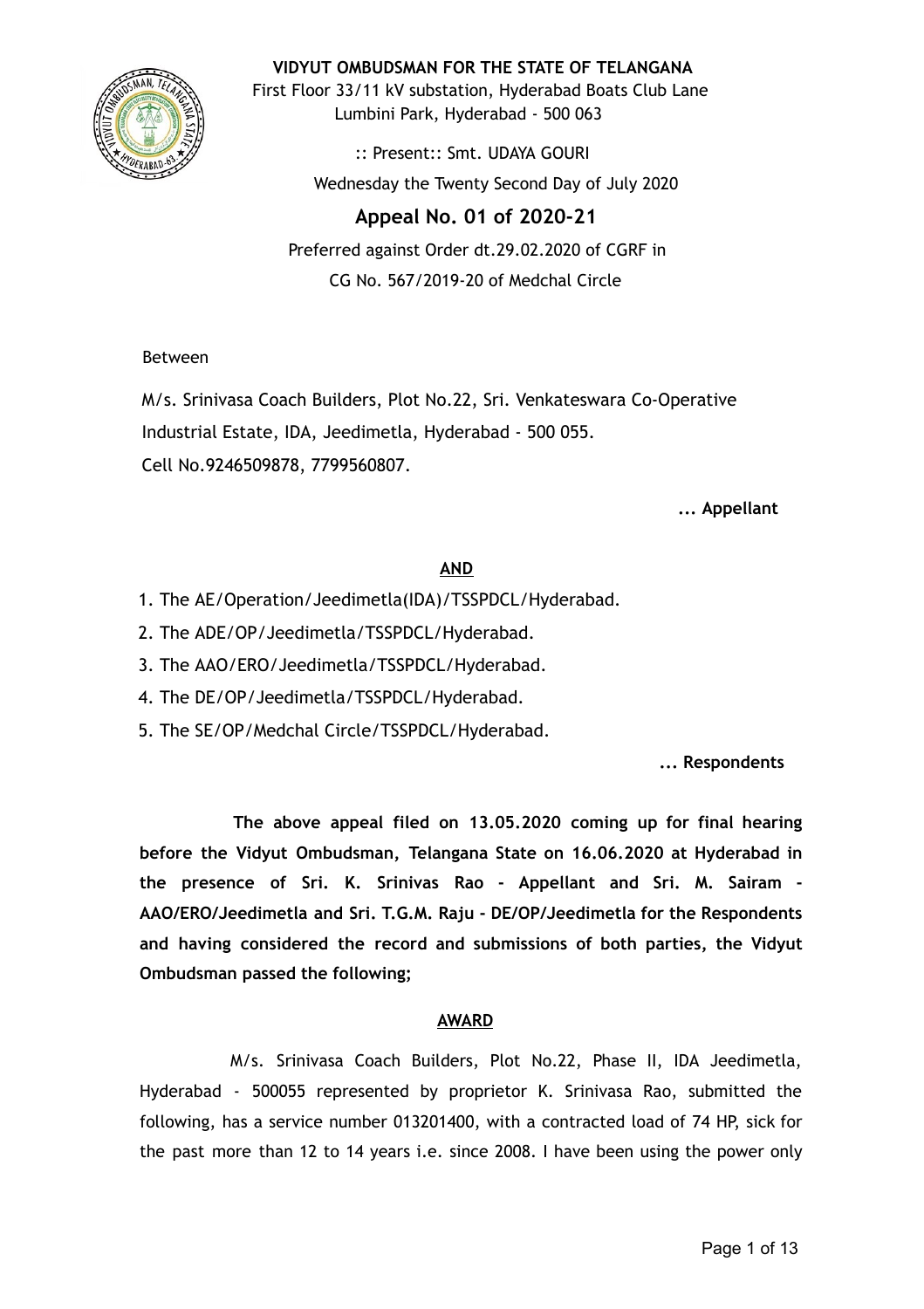for lighting purposes and paying electricity bills for about Rs 4000/- approximately per month which is the minimum charge for 74 HP.

There was a surprise inspection conducted at my premises on 03.03.2011 at 17.45 hrs by the DE/DPE/RR North. As the unit was having old machinery stored in the premises the inspecting authority had wrongfully added up the capacity of all the machines present and stated that we are connected to 115 HP and had penalised me to pay Rs 82,000/- (Rs 61,500/- as Development Charges and Rs 20,500/- as Security Deposit). Thereafter the power to my unit was disconnected as I had not paid the amount in protest for the first few months.

On the receipt of this notice, I had submitted a letter requesting for re-inspection of my unit dt.13.04.2011 in the office of the SE(DPE), RR North/Corporate Office/Mint Compound/Hyderabad on 13.04.2011 under acknowledgement.

I had also written a letter dt.22.03.2014 to the AE/OP/APCPDCL/Jeedimetla informing that my unit is sick and have been using minimum power and my contracted load of 74 HP is sufficient and requesting that I had no need for additional connected load and to limit the load to previous 74 HP only.

Since then I have been charged under LT Connection of 74 HP only and we have been paying all the bills at the same rate for the past 8 to 9 years.

In the period between April'2011 when the power was disconnected to my unit and until the payment of Rs 82,000/-(Consumption deposit and development charges) in the month of May'2014 was made, the power had been completely disconnected from which it can be inferred that the unit was really sick and closed as no industry can run for 3 years without power. I had paid the amount in protest and also as the area was infested with snakes, no watchman was willing to stay without even a single light for illumination purpose. I was surprised to receive a notice on 20.01.2020 from the AAO/ERO/Jeedimetla,TSSPDCL asking me to pay the fixed charges for additional load contracted of 115 HP against the actual contracted load of 75 HP for a sum of Rs 1,88,037/-.

As the unit has been sick from prior to the date of inspection till date, I was surprised to receive the notice. My unit being a small scale industry and a sick unit I will not be in a position to pay the penalty amount. I also wish to inform you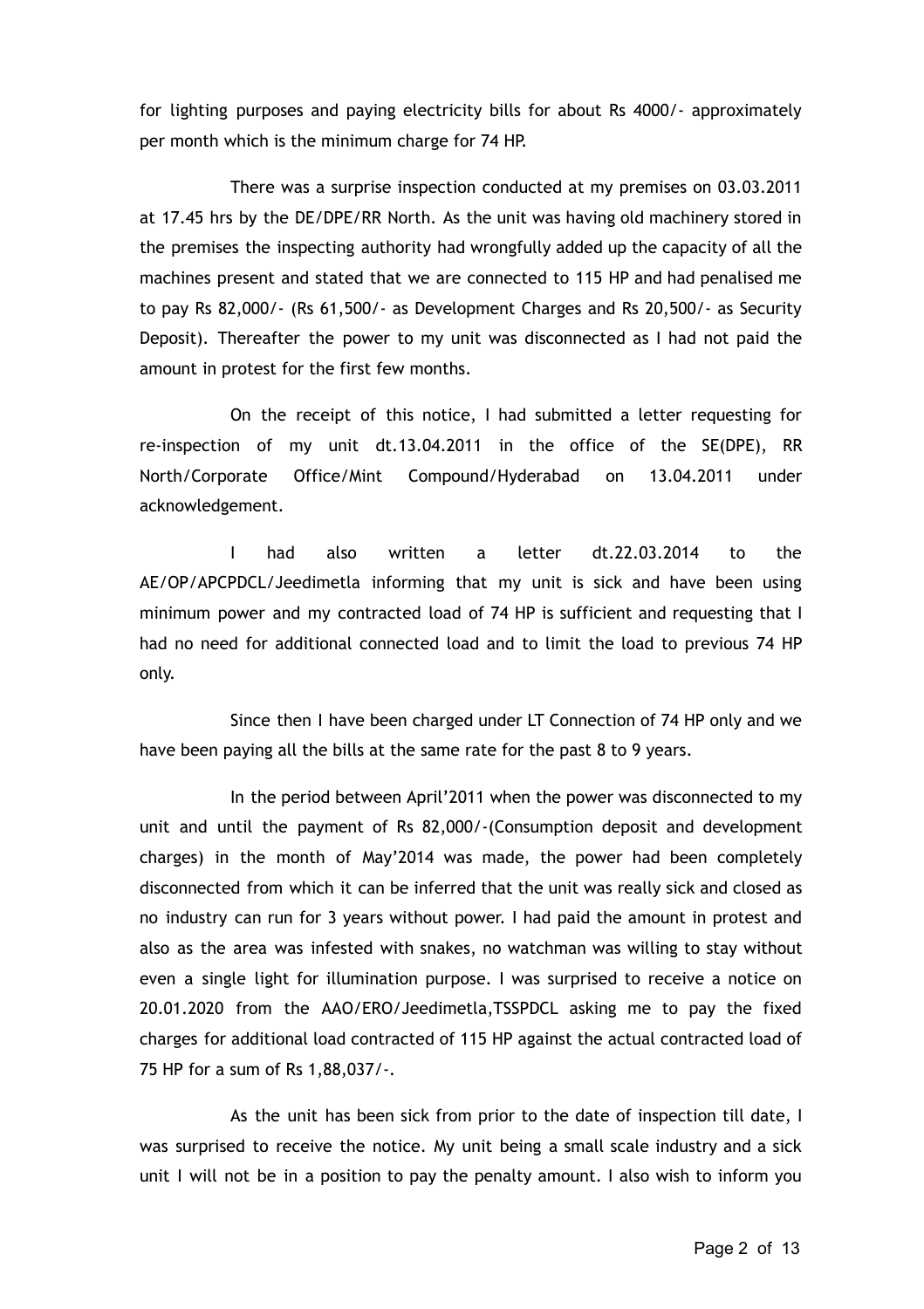that as I have already informed the various offices of electricity board that 74 HP power was sufficient for my unit it is wrong on the part of the board to levy this amount due to no fault of mine They should have taken action on my request to limit our contracted load to 74 HP only which was not done..

On the above grievance complaint filed by us to the Hon'ble Chairperson, CGRF-II requesting for a relief, an order was passed on 29.02.2020 allowing a partial relief and asking us to pay fixed charges amount for 3 years on the service connection for the period from December'2016 to December'2019(36 months) for excess load of 41 HP and to collect the same within 15 days from the date of receipt of this order received on 13.03.2020.

I hereby plead and request you to kindly look into the following points not considered by the Hon'ble Chairperson as under:-

- 1. I had already requested for re-inspection on 13.04.2011 under acknowledgement and there was no response from the Electricity Department regarding the same.
- 2. I had written a letter requesting for deration of load to 74 HP only on 22.03.2014 under acknowledgement to which also there was no response from the department.
- 3. The unit has been sick and paying only the minimum charges for 74HP power for a period of more than 3 to 4 years prior to the inspection and subsequently upto the end of 2019 which also shows that the unit is sick and not working and therefore cannot be having a connected load of 115 HP.
- 4. I have been issued bills under LT Category (74HP only) right from the time of reconnection i.e. May'2014 till January'2020 which clearly shows that my connected load was 74HP only upto Jan'2020.
- 5. It has also been stated by the Hon'ble Chairperson (CGRF-2) in the last paragraph of point number 7 before the order, I quote "In this case the licensee through the Respondents are claiming fixed charges for the period April'2011 to December'2019 i.e. around 105 months but since there is a negligence on the part of the R3 to regularisation the additional load of 41 HP in the EBS."
- 6. But the R3 office has regularised the additional load of 41 HP over and above the contracted load of 74 HP by making a total load of 115 HP on 09.01.2020 which is unfair.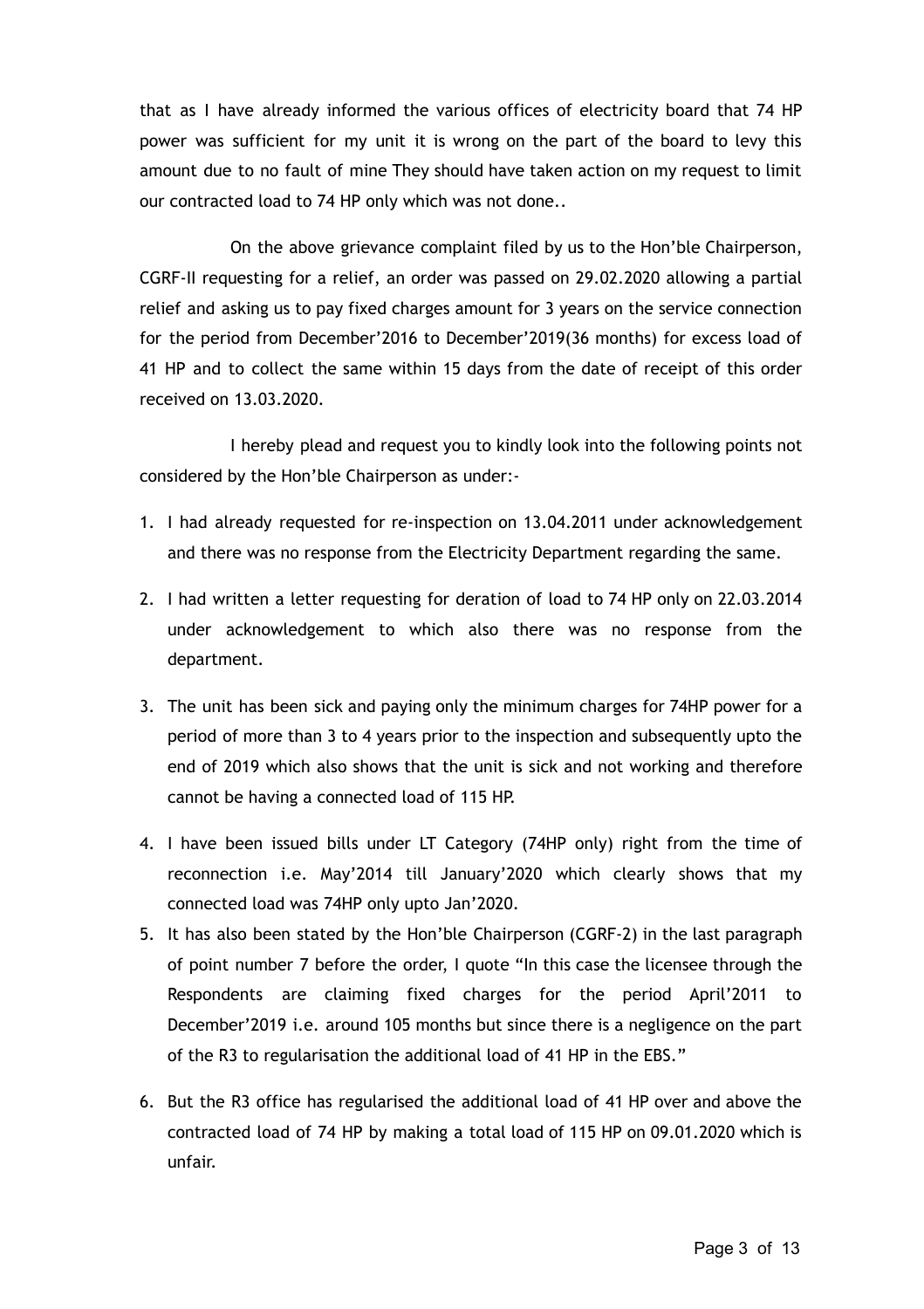In view of the above stated facts, I hereby humbly plead your Hon'ble self to look into the same and do justice to use.

## 2. **Reply of the Respondents**

A case was booked against SC No. 0132 01400, M/s. Srinivasa Coach Builders, Plot No.22, Phase-II, Subhashnagar, IDA Jeedimetla for unauthorised utilisation of additional load and a Provisional Assessment Order was issued for payment of Development Charges, Security Deposit and Service Line charges, an amount of Rs 82,000/- for the regularisation of the load from 74HP to 115 HP and the payment was made by the consumer on 13.05.2014 but the load was not regularised.

Instructions were issued to regularise the unauthorised load immediately where 100% payments were already received and to raise the shortfall demand towards fixed charges and energy charges KVAH units for the period billing from the date of inspection to the date of regularisation of unauthorised loads. Hence a notice was issued to the consumer for payment of fixed charges from the date of inspection to October'2019 for Rs 1,84,347/- and requested to pay within 30 days from the date of receipt of the notice.

A final assessment order was issued by the DE/OP/Jeedimetla for finalising the Additional laid as 41 HP i.e. from 74HP to 115HP and the fixed charges were demand raised for Rs 1,88,037/- on 09.01.2020 as per Final Assessment Order a notice was issued to the consumer for payment.

That the consumer has initially complained before the Hon'ble CGRF vide CG No. 567/2019-20.

The Hon'ble CGRF has disposed off the case as "Respondents/Licensee are hereby directed to revise he fixed charges amount only for three (3) years on the service connection of the consumer bearing SC No. 013201400 i.e. for the period from December'2016 to December'2019 (36 months) for excess load of 41HP and collect the same(after revision) from the consumer."

Further, a letter was submitted to the CGM(Comml)/Corporate Office/TSSPDCL requesting to arrange to issue necessary instructions for implementation of the Hon'ble CGRF order and after receiving the instructions the Hon'ble CGRF order will be implemented.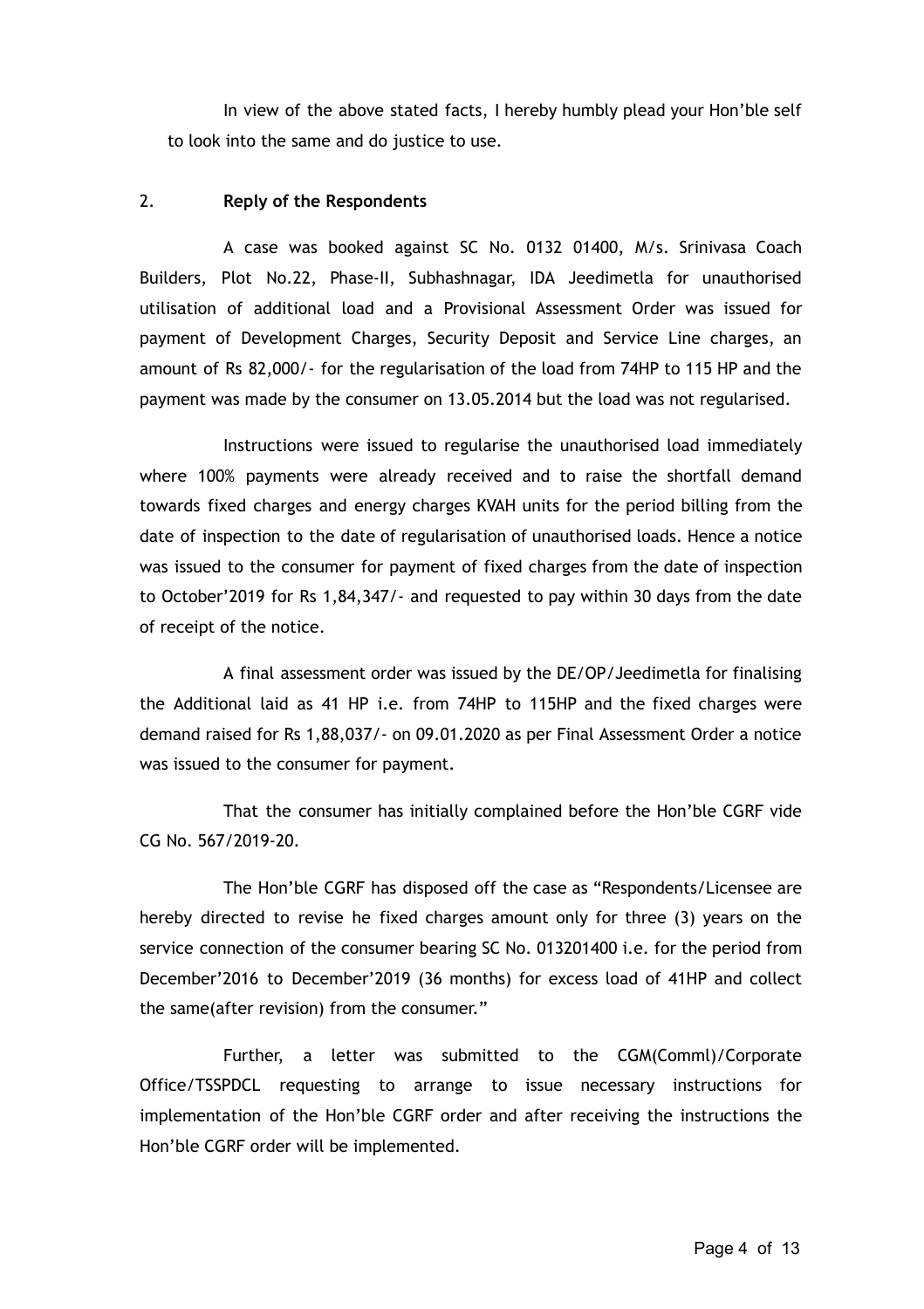The load was derated from 115 HP to 74 HP on 07.03.2020 and the consumer is not paying the bills since Feb'2020 the total amount of Rs 3,20,634/- is due for payment as on 28.05.2020.

#### **3. Rejoinder of the Appellant**

The address for service of all notices and processes on the above named petitioner is M/s. Srinivasa Coach Builders, Plot No.22, Sri. Venkateswara Co-Operative Industrial Estate, IDA, Jeedimetla, Hyderabad, Telangana - 500 055.

The Appellant begs to submit this Memorandum of Appeal against the order dt.29.02.2020 issued by the CGRF on the following among the other:-

1. This is an Appeal filed by M/s. Srinivasa Coach Builders represented by its Proprietor Sri. K. Srinivasa Rao, M/s. Srinivasa Coach Builders is an industrial unit with electricity SC No. 03201400 of Category 3A and situated at P.No.22, Phase-II, Jeedimetla, Hyderabad.

2. The unit of the above consumer became sick and was not functioning from January'2003 to July'2019 and it is an admitted fact that there was no electricity consumption during the said period and the consumer was paying only minimum consumption charges. TSSPDCL has not denied this.

3. While the unit of the consumer was sick and not functioning an inspection was said to be conducted by a Divisional Engineer and an allegation was made that while the contracted load in 74 HP, the connected load was 115HP and there was an excess load of 41HP. Surprisingly, on the basis of idle machinery which was actually scrap lying in the premises, the wrong calculation of excess load of 41 HP was done and notice dt.03.03.2011 was issued buy the ADE for payment of Development Charges Rs 61500/- and Security Deposit of Rs 20,500/- totally Rs 82,000/-.

4. The consumer paid the amount by 2014 under protest. After sleeping over the matter for about 9 years after the inspection dt.03.03.2011 on 09.01.2020 the AAO/ERO/Jeedimetla seems to have passed an order regularising the additional load of 41 HP and levied fixed charges of Rs 1,88,037/- for the period from April'2011 to December'2019.

5. Questioning the said demand of Rs 1,88,037/- the consumer approached the CGRF and the said Forum passed an order dt.29.02.2020 partly allowing the case of the consumer and made an award directing the TSSPDCL to revise the fixed charges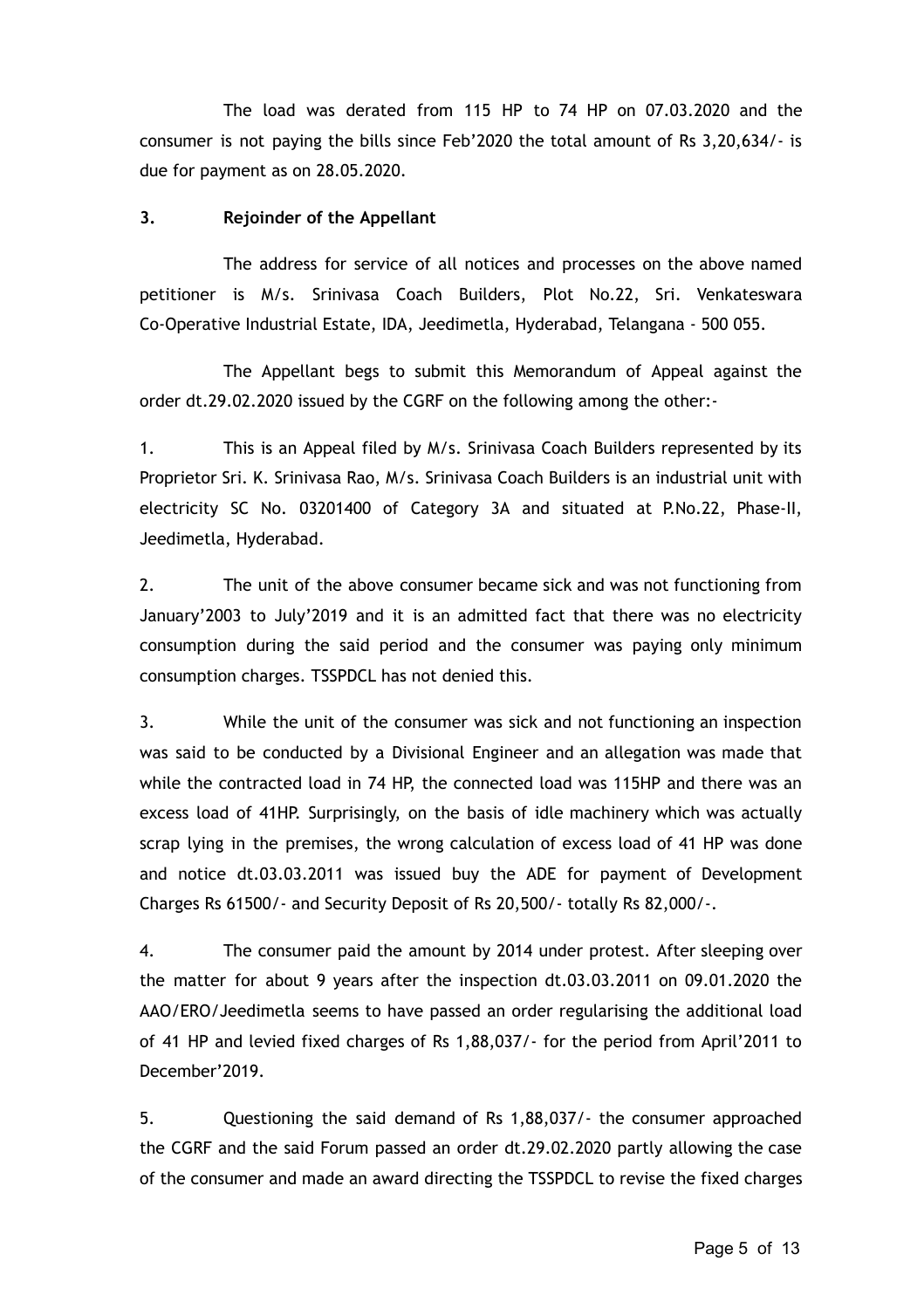and levy them only from December'2016 to December'2019 for a period of 3 years for excess load of 41 HP.

6. Aggrieved by the said order dy.29.02.2020 of the CGRF, the instant appeal is filed before the Hon'ble Ombudsman on the following grounds;\_

- a. That the Order of the CGRF dt.29.02.2020 directing TSSPDCL to refix the Fixed Charges for three years for the excess load of 41 HP is not in accordance with law and the CGRF ought to have allowed the case of the consumer completely and not partly and the demand of the TSSPDCL ought to have been held to be illegal.
- b. That the consumer unit was admittedly not functioning as on the date of inspection on 03.03.2011 and during the entire period from January'2003 to July'2019 the unit was closed down and was paying only minimum consumption charges.
- c. That the provisional assessment notice dt.03.03.2011 increasing the sanctioned load to 115 HP without actually regularising the sanctioned load and demanding Rss 82,000/- was itself illegal as it was based on idle machinery(scrap) lying in the premises but the consumer paid the amount under threat and coercion.
- d. That the consumer had already requested for re-inspection on 13.04.2011 under acknowledgement and there has been no response from the department regarding the same.
- e. That the consumer had already submitted a letter requesting for deration of load to 74 HP on 22.03.2014 under acknowledgement to which also there has been no response from the electricity department,
- f. That the order dt.09.01.2020 demanding the consumer to pay the fixed charges from April'2011 to December'2019 of an amount of Rs 1,88,037/0 is wholly illegal as the consumer was not consuming energy at all during the period as the unit was sick.
- g. That the order dt.09.01.2020 demanding Rs 1,88,037/- is barred by the law of limitation under the Electricity Act'2003 as the demand arose in April'2011 and after April'2013 not a single rupee can be collected.
- h. That according to Section 56 of the Electricity Act'2003 notwithstanding anything contained in any other law for the time being in force, no sum due from any consumer, under this section shall be recoverable after the period of two years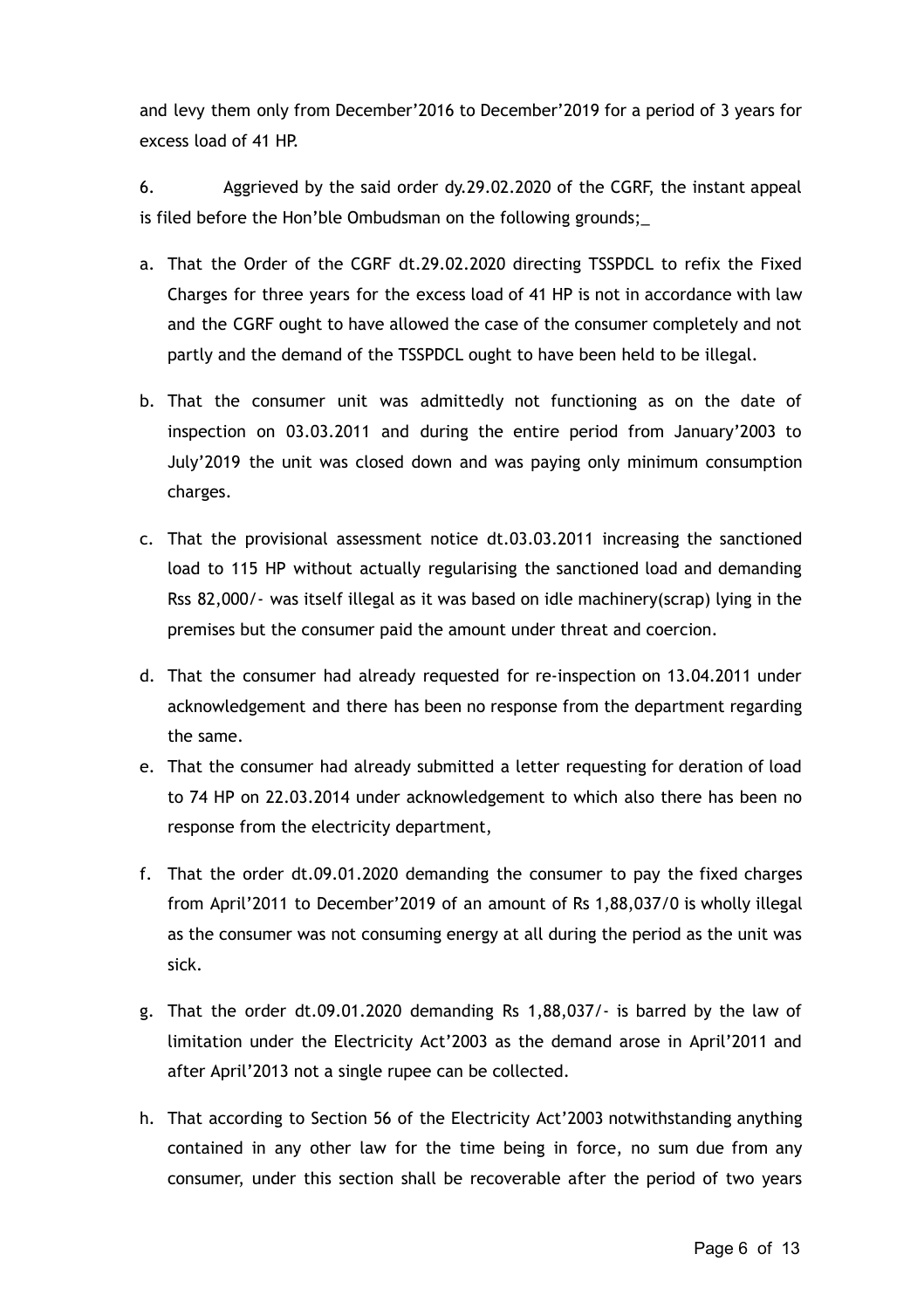from the date when such sum became first due unless such sum has been shown continuously as recoverable as arrears of charges for electricity supplied and the licensee shall not cut off the supply of the electricity.

- i. That the maximum time allowed for demanding payments due under the Limitation Act,1963 under any article in the schedule is only 3 years from the date the amount becomes payable.
- j. That even according to the consumption bills raised by TSSPDCL regularly during the unit's sick period, there was no consumption of electricity by the machines except the general lighting meant for security.
- k. That after the consumer unit became functional again in 2020, TSSPDCL itself has derated the contracted load from 115 HP to 74 HP which reflects the reality.
- l. That once a demand is barred by the law of limitation, the entire demand has to be declared as illegal and cannot be calculated for the last three years.
- m. That the action of the department in issuing HT bills for the months of Jan'2020 and Feb'2020 is illegal as the request for deration vide consumer's letter dt.22.03.2014 was still active and not acted upon.
- n. That the consumer has been requesting the department to accept monthly payments under the LT Category bit the accounts department has refused to accept the same and demanded the full amount i.e. HT amounts for the months of January and February and hence the consumer was not able to pay the bills from January'2020 to May'2020.
- o. That the Hon'ble Ombudsman may permit the Appellant to raise any other grounds that may arise in the course of hearing.

For the said reasons and others to be urged at the time of hearing, it is humbly prayed that this Hon'ble Authority may be pleased to stay all further proceedings pursuant to Order dt.29.02.2020 of the CGRF and pass such other order or orders which are deemed fit in the facts and circumstances of the case.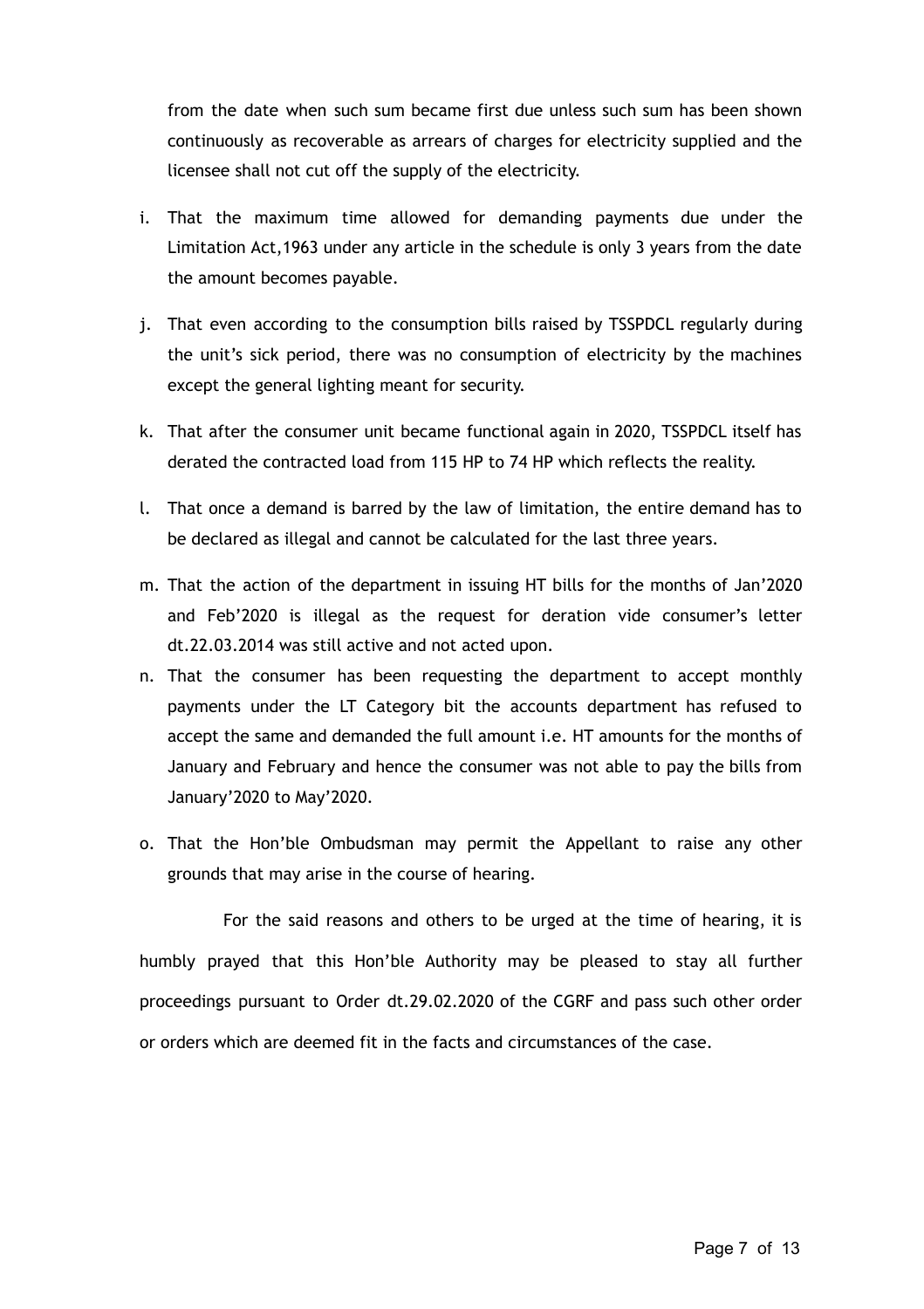## **Heard both sides**

#### **Issues**

4. In the face of the averments by both sides, the following issues are framed:-

1. Whether the Fixed Charges levied of Rs 1,88,037/- is liable to be withdrawn?

2. To what relief?

# **Issue No.1**

**5.** M/s. Srinivasa Coach builders is an industrial service bearing Service Connection SC No. 0132 01400 under LT Category III(A) at P.No.22, Phase-II, Jeedimetla, Hyderabad. The proprietor Sri. K. Srinivs Rao, pleaded for withdrawal of fixed charges levied through back billing of Rs 1,88,037/-. The said amount was levied on the backdrop of Additional load detected through inspection conducted on 03.03.2011, by the DE/DPE/RR North, wherein excess load of 41 HP was detected over the existing contracted load of 74 HP. Thus an amount of Rs 82000/- (Development charges Rs 61,500/- + Security Deposit Rs 20,500/-) was demanded through notice vide Lr.No.ADE/OP/JDML/F.No.THEFT/D.No.4102 dt.03.03.2011. The Appellant paid the amount of Rs 82,000/- in installments last been paid on 13.05.2014. Later the AAO/ERO/Jeedimetla vide Lr.No.AAO/ERO/JDML/JAO/Billing /D.No.2516/19-20 dt.17.01.2020, demanded payment of Rs 1,88,037/- which are the fixed charges based on the Tariff Orders which envisages Respondents to levy Fixed Charges on the Contracted load of the service.Thereby the Fixed charges were levied on the balance 41 HP load which was not regularised after realising the total amounts towards excess 41HP load.

6. The Appellant objected to the above said fixed charges stating that they have already opposed on levy of demand towards excess connected load of 41 HP vide their letters dt.13.04.2011 to the Superintending Engineer/DPE and further vide letter dt.22.03.2014 to the Assistant Engineer/Operation with a copy to DE/OP/Kukatpally. That their unit is sick, and have been using a minimum power supply for lighting purpose. Their initial contracted load of 74 HP is sufficient to cater their load requirement and had no need of Additional load requirement. That they are paying the bills regularly at the same rate for the past 8 to 9 years. That their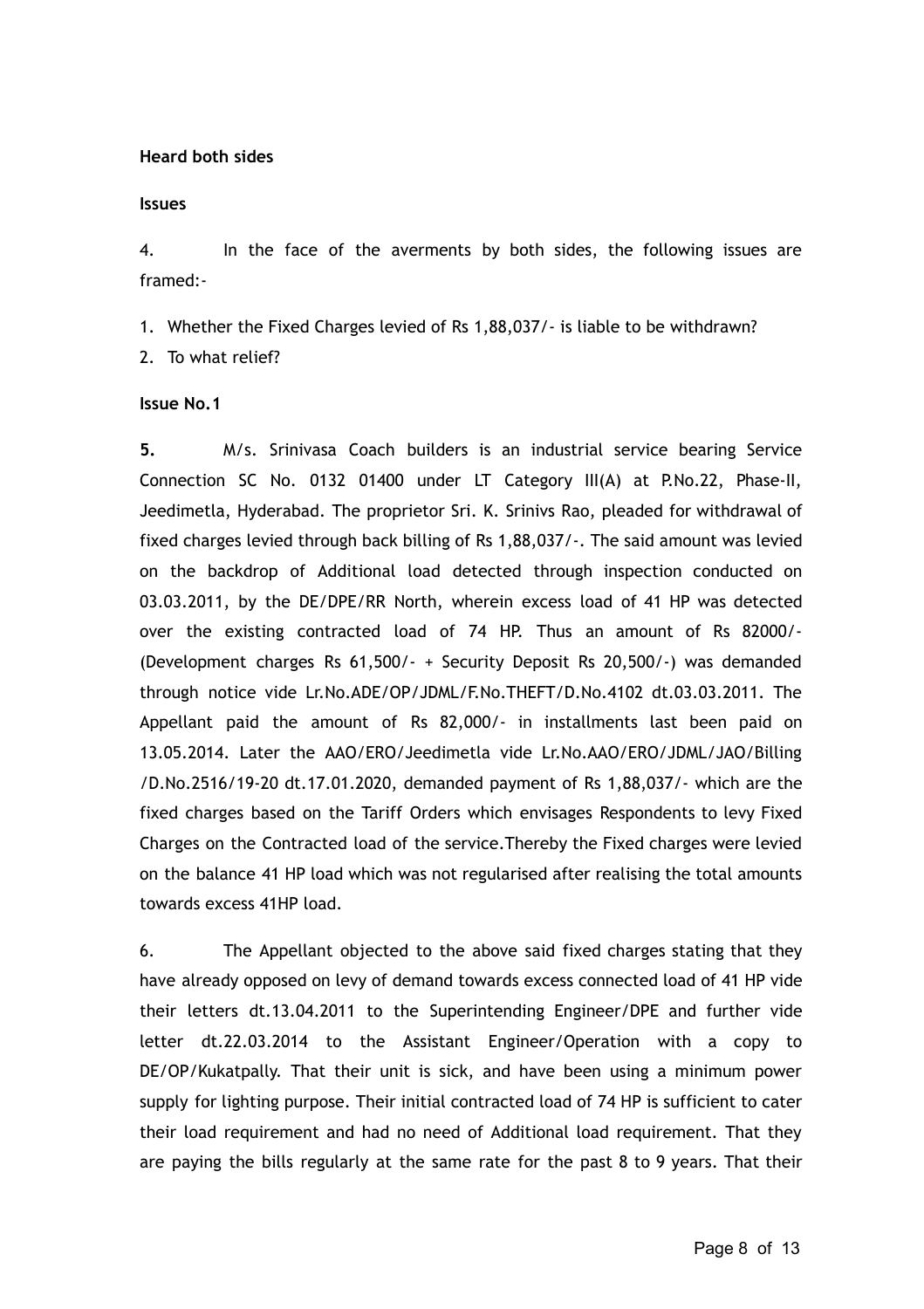service connection was disconnected for want of payment of Rs 82,000/-, they have paid the amount under protest in the month of May'2014. Their unit was sick and closed for most, part of the time with no power supply. They are surprised to receive notice now on 20.01.2020 from AAO/ERO towards payment of fixed charges of Rs 1,88,037/-. Finally held that they have urged for re inspection of their connected load vide their letters dt.13.04.2011 and 22.03.2014 with no response from the Respondents. As their unit is sick, paid only minimum charges for 74 HP, hence cannot be continued for 115 HP connected load. Further not regularising the load previously and now on dt. 19.01.2020 raising the demand is injustice for them.

7. The Respondent No.3 AAO/ERO/Jeedimetla vide Lr.No.54 dt.27.05.2020 submitted his written submission in favour of the claim of fixed charges stating that the Appellant has regularised the contracted load from 74 HP to 115 HP by paying the amount on 13.05.2014, during that time the load was not regularised in the billing, as per the instructions issued by the CGM/Revenue, on dt.27.09.2019 and 24.10.2019, shortfall amount was raised in terms of Fixed charges against the services wherever the unauthorised load was regularised by 100% payment of amounts, from the date of inspection of excess connected load. Subsequently Fixed Charges of Rs 1,84,347/ were levied from the date of inspection to October'2019 and issued notice for payment within 30 days. The DE/OP/Jeedimetla issued Final Assessment Order on 08.01.2020, confirming the Additional load of 41 HP from 74 HP to 115 HP and fixed charges were raised for Rs 1,88,037/- on 09.01.20202 as per the Final Assessment Order. That the load was derated from 115 HP to 74 HP on 07.03.2020, Appellant is not paying the bills since Feb'2020 and an amount of Rs 3,20,634/- is due for payment as on 28.05.020.

The details of Fixed charges for 41 HP are as follows:-

| <b>Tariff Start</b><br>Date | <b>Tariff End</b><br>Date | No.of months | Rate  | Load | <b>Charges</b> |
|-----------------------------|---------------------------|--------------|-------|------|----------------|
| 01.04.2011                  | 31.03.2012                | 12           | 50    | 41   | 24600          |
| 01.04.2012                  | 31.03.2013                | 12           | 50    | 41   | 24600          |
| 01.04.2013                  | 31.03.2015                | 24           | 37.5  | 41   | 36900          |
| 01.04.2015                  | 31.06.2016                | 15           | 39.75 | 41   | 24446.25       |
| 01.07.2016                  | 31.12.2019                | 42           | 45    | 41   | 77490          |
| Total                       |                           |              |       |      | 188036.25      |

SC No.0132 01400 Fixed charges details for 41 HP (74 HP TO 115 HP)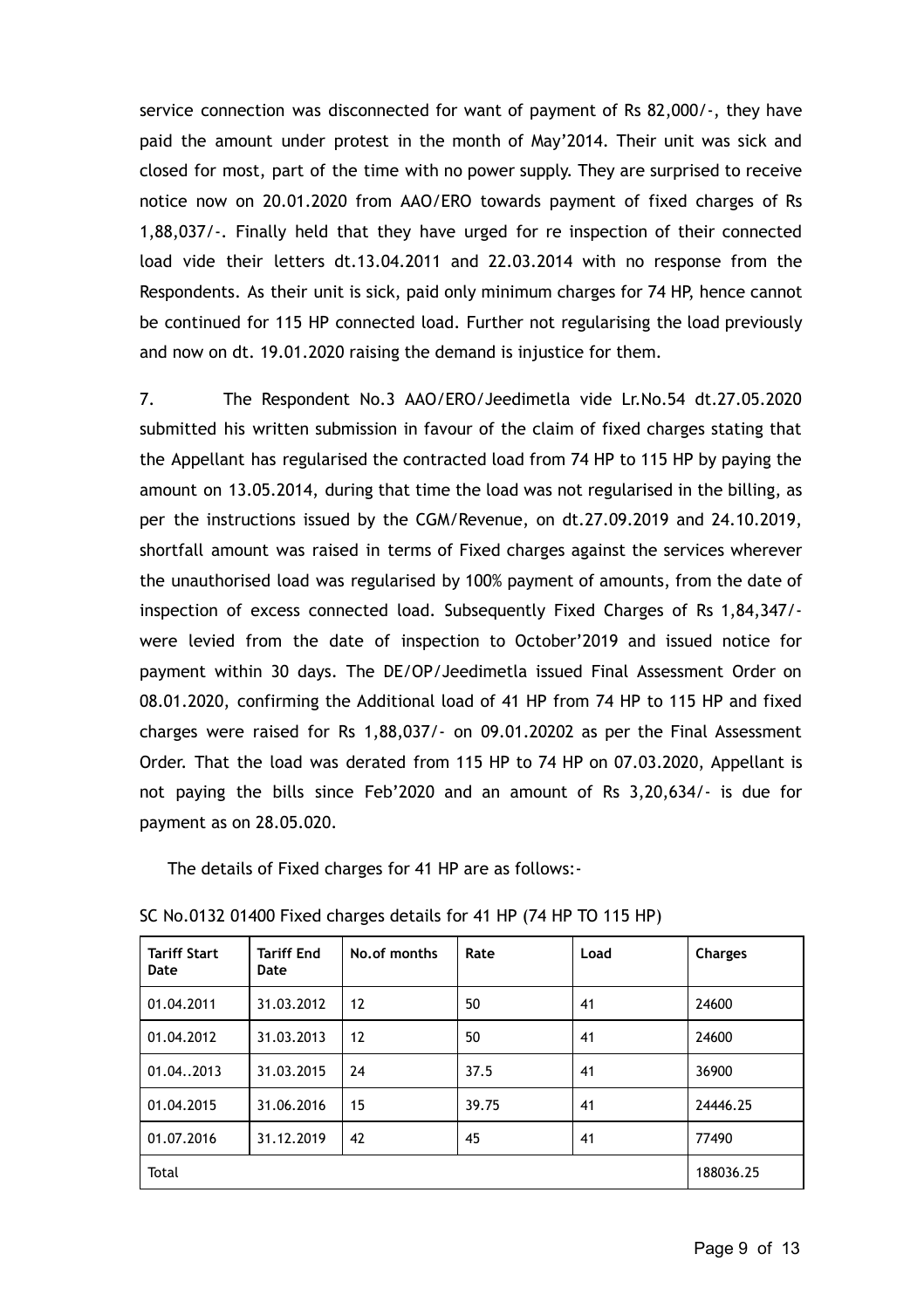8. The CGRF disposed the Appeal of the Appellant passing orders as following:-

" As per the Electricity Act'2003, the limitation to recover the Licensee of any arrears from the consumer beyond (2) years is barred by limitation. However, by considering the general law of limitation under the limitation Act'1963, any person or any company is not entitled to recover the dues beyond (3) years."

" The Respondents/Licensee are hereby directed to revise the Fixed Charges amount only for three (3) years i.e for the period from December'2016 to December'2019 (36 months) for excess load of 41 HP and collect the same (after revision) from the consumer within (15) days from the date of receipt of this order copy and shall file a compliance report along with the satisfactory letter of the consumer. The complaint is disposed of accordingly."

The above given orders are yet to be complied with by the Respondents. Notwithstanding the above, the Appellant preferred this Appeal for withdrawal of total amount of Rs 1,88,037/-.

9. A perusal of both rival contentions of the Appellants and Respondents shows that, the levy of amount of Rs 82,000/- towards excess connected load of 41 HP was constantly opposed by the Appellant, vide his letters dt.13.04.2011 and 22.03.2014, demanded for re-inspection, later consequent to disconnection, paid the demanded amount under protest in installments, last paid on 13.05.2014. The Respondents after realising the amount failed to regularise the load of 41 HP in the billing data and continued to levy fixed charges corresponding to 74 HP. The Tariff Orders mandate the levy of Fixed Charges based on the Contracted load as per the rates issued from time to time. Later discovering the revenue loss, the Respondents resorted to the back billing to recover the Fixed charges against the total load of 115 HP from the date of inspection to October'2019 for Rs 1,88,037/-. It is clear that the Respondents did not take steps on time towards regularisation of the load resulting in the present dispute. Right from the beginning the Appellant opposed the existence of excess connected load even sought for the re-inspection, but the Respondents failed to take any action.

10. For the consumers seeking to withdraw detected additional load, the Hon'ble Commission accorded amendment to the GTCS Clause 12.3.3 vide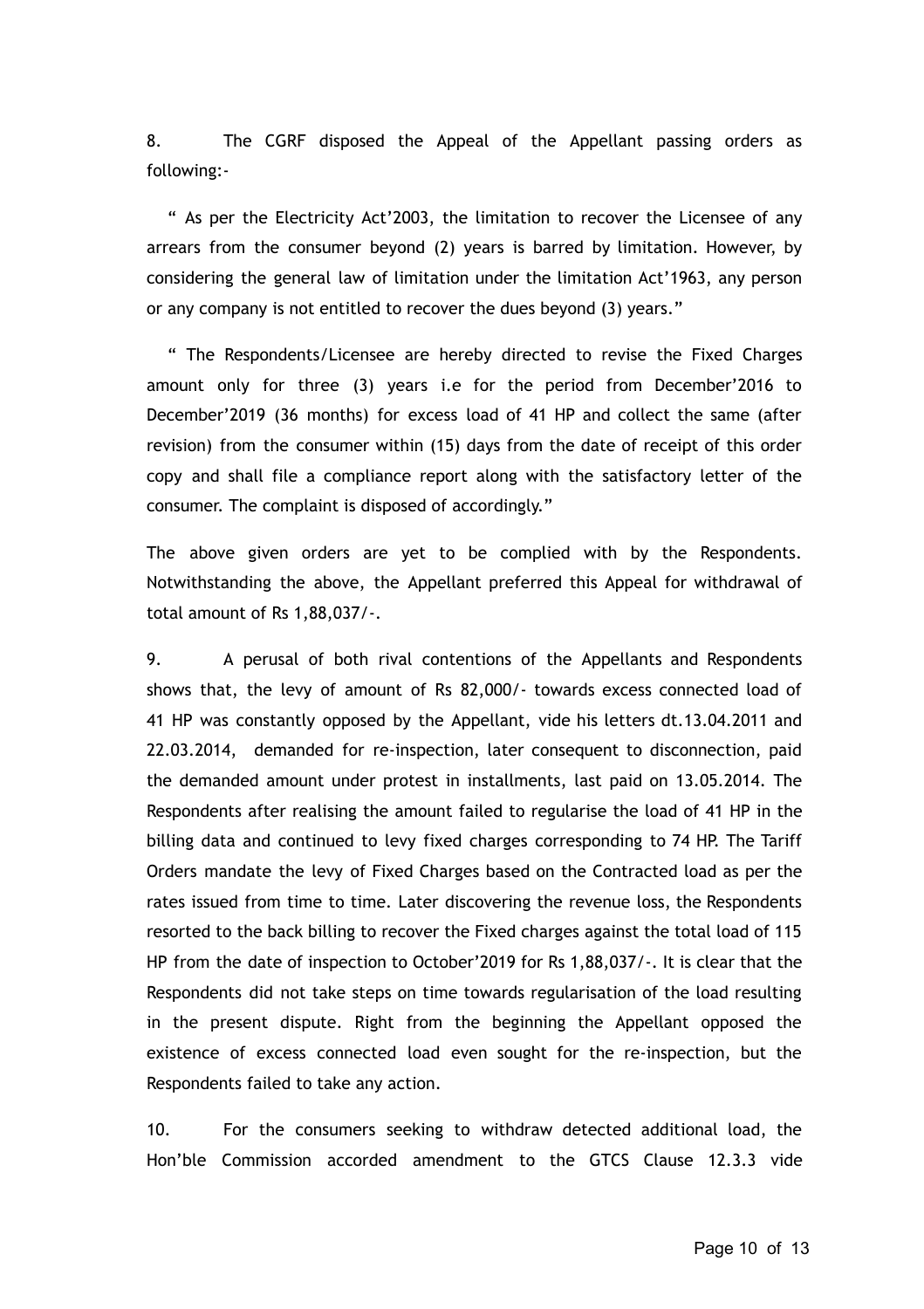proceedings No.APERC/Secy/01/2012 dt.07.03.2012, wherein the GTCS Clause 12.3.3.2(iii) was substituted namely:-

*"12.3.3.2(iii):- one month notice shall be given to regularise the additional connected load or part of the additional load as per the requirement of the consumer or to remove the additional connected load. If the consumer desires to continue with the additional connected load, he shall pay the required service line charges, development charges and consumption deposit required for conversion of LT service into LT 3(B) or HT service depending upon the connected load. However if the consumer opts to remove the additional connected load and if the additional load is found connected during subsequent inspection, penal provisions shall be invoked as per the rules in vogue."*

Here the Hon'ble Commission accorded option to the consumers to opt for removing excess load, the Appellant requested vide his letter dt.22.03.2014 that they have not utilised the load more than 74HP and there is no need for any additional load. As they are facing a bad recession due to lack of orders, but he was deprived with such option, even after having the provision to do so. The billing records also confirm the claim of the Appellant that they have utilised the RMD hardly more than 30 KVA and every bill issued during the assessment period is for minimum charges only not more than that, which also confirms the Appellant claim as it is a sick unit. The present load of the subject service is 25.7 HP as per the DE/OP/Jeedimetla Lr.No.3691 dt.29.02.2020, which is reproduced here under:-

| Hyderabad-500045                                                                                                                                                        | The Han'bie Chairporson.<br>CGRE-IL TSSPDCL<br>Door, No. 8-3-167/E/1<br>CPTI premises, GTS colony,<br>Vengal Rao Magar, Ernagadda. | 0.2 FEU 2020                                                                                                                                                                                                                                                                                                |
|-------------------------------------------------------------------------------------------------------------------------------------------------------------------------|------------------------------------------------------------------------------------------------------------------------------------|-------------------------------------------------------------------------------------------------------------------------------------------------------------------------------------------------------------------------------------------------------------------------------------------------------------|
| LINe DEE/OP/JDML/F.No.Tech/D.No.23/51 /2019-20, Deel 7-02-2020.                                                                                                         |                                                                                                                                    |                                                                                                                                                                                                                                                                                                             |
|                                                                                                                                                                         |                                                                                                                                    |                                                                                                                                                                                                                                                                                                             |
|                                                                                                                                                                         |                                                                                                                                    |                                                                                                                                                                                                                                                                                                             |
|                                                                                                                                                                         |                                                                                                                                    |                                                                                                                                                                                                                                                                                                             |
|                                                                                                                                                                         |                                                                                                                                    |                                                                                                                                                                                                                                                                                                             |
|                                                                                                                                                                         |                                                                                                                                    |                                                                                                                                                                                                                                                                                                             |
|                                                                                                                                                                         |                                                                                                                                    |                                                                                                                                                                                                                                                                                                             |
|                                                                                                                                                                         |                                                                                                                                    |                                                                                                                                                                                                                                                                                                             |
| $-1000$<br>We reference to the above , the AE/OP/Jeedimeria inspected the Sc.No. 0132<br>1400 Pis Smiwer Coach Builders at Plot No.22, Phase-II, IDA Jeedimeda on dated |                                                                                                                                    |                                                                                                                                                                                                                                                                                                             |
| 30,1230, the detailed report of load particular of service number is herewith submitted                                                                                 |                                                                                                                                    |                                                                                                                                                                                                                                                                                                             |
| No of Machinary                                                                                                                                                         | Load in HP                                                                                                                         | Total in HP                                                                                                                                                                                                                                                                                                 |
| $2\times2.3$ wates                                                                                                                                                      | 46                                                                                                                                 | 6.2                                                                                                                                                                                                                                                                                                         |
| $3 \times 2$ 5 warrs                                                                                                                                                    | 7.5                                                                                                                                | ID.                                                                                                                                                                                                                                                                                                         |
| 3x0.850watts                                                                                                                                                            | 2.55                                                                                                                               | 35                                                                                                                                                                                                                                                                                                          |
| 2x0.750 watts                                                                                                                                                           | 1.5                                                                                                                                | z.                                                                                                                                                                                                                                                                                                          |
| $1x3$ HP                                                                                                                                                                | х                                                                                                                                  | τ                                                                                                                                                                                                                                                                                                           |
| Tuax of rock: Fabrication making of MS Sheets                                                                                                                           | х                                                                                                                                  | τ<br>35.7                                                                                                                                                                                                                                                                                                   |
|                                                                                                                                                                         |                                                                                                                                    | Subt- Est - TSSPDCL - Operation Division - Jeedimetle - LT Sc.No. 0132 01400<br>Mrs Scinivas Coach Builders at Plot No.22, Phase-II. IDA Jeedimeda in<br>Jeedimedia Section -Submission of detailed report of load particulars -<br>Rd. Lr.No. AE/OP/IDA Jeedimetla (F.no.7/D.No. 882/19 Dated: 28.02.2020) |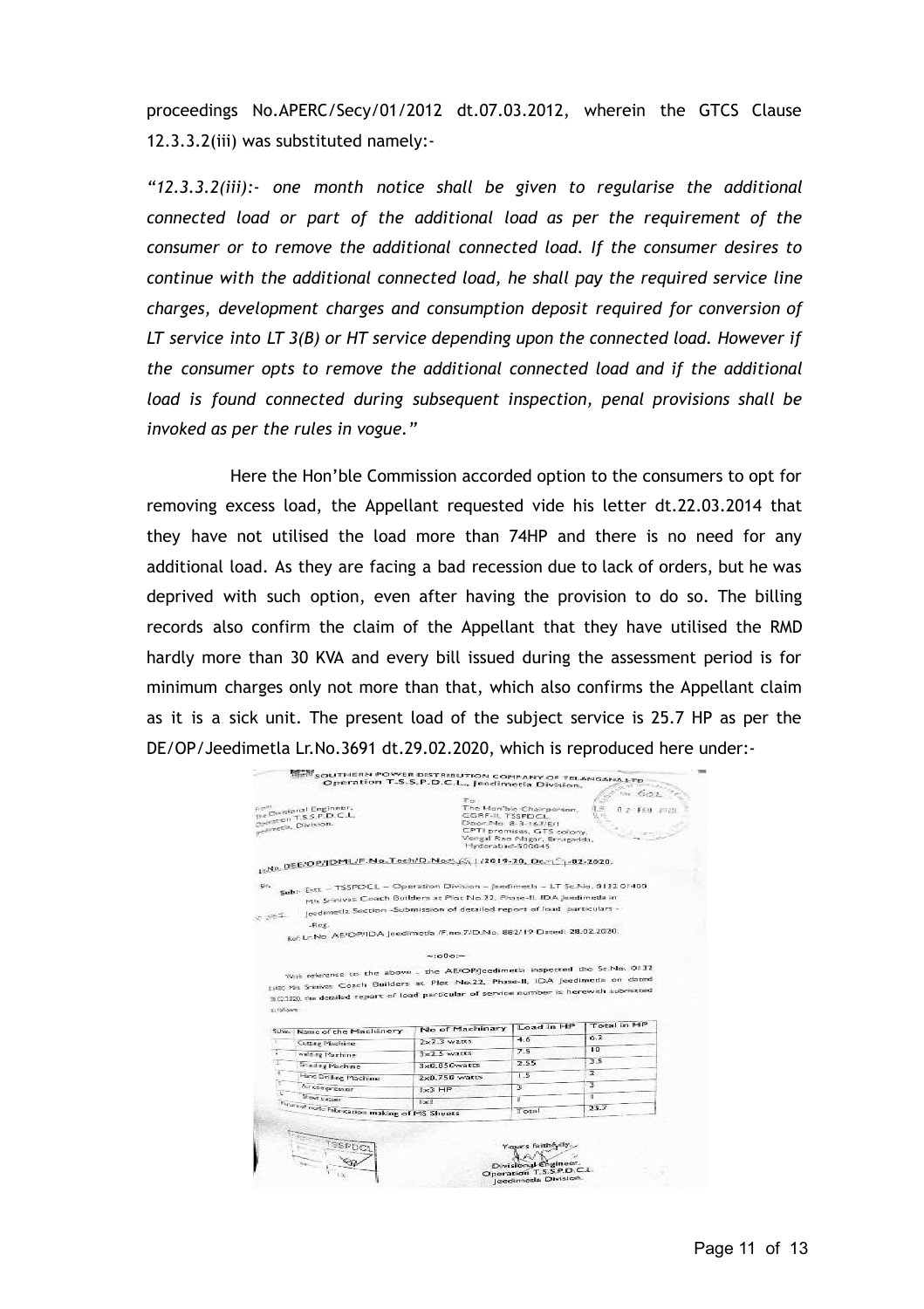It is pertinent to note that the notice given by the AAO/ERO vide Lr.No.2280 dt.18.10.2019 was issued prior to the Final Assessment Order. The claim of the AAO/ERO in his written submission that Rs 1,88,037/- towards Fixed charges was raised on 09.01.2020 as per FAO of DE/OP/Jeedimetla is not correct, when upto 18.10.2019 already Rs 1,84,347/- was demanded from the Appellant.This goes to show that the Respondents somehow rearranged the lapses and levy the fixed charges

11. That after 9 years of issue of PAO notice, issual of final assessment order confirming the excess connected load of 41 HP over existing contracted load 74 HP vide Order No.DE/OP/Division/DAT.D.No.3022 dt.08.01.2020 is quite unrealistic.The Final Assessment Orders of the DE/OP/Jeedimetla figure out that the Appellant has not appealed against the PAO notice of Additional load, when the Appellant has placed on record with acknowledgements of the SE/DPE office on letter dt.13.04.2011 and DE/OP/Kukatpally on letter dt.22.03.2014, which ought to have been addressed and reviewed the actual load in the premises, instead the Respondents resorted to coercive action to recover the amounts towards excess load. Moreover, there was negligence on the part of the Respondents, that even after receiving the payments, had not regularized the load in the billing data. Now, after so many years imposed back billing by levying the fixed charges sending the Appellant in despair, who is already suffering from the sick industry.

12. There is no doubt that as on the date of inspection and issue of PAO notice, the amended Clause 12.3.3 was not in force, which came into existence on 07.03.2012. Question may raise on eligibility of said clause to the present dispute, but the Appellant rightly questioned the excess detected load which could have been reviewed after approval of amendment of the Clause 12.3.3 by the Hon'ble Commission. Since the total payment of the demanded charges were not paid by the Appellant as on the date of amendment when the dispute remained unresolved.

13. The Appellant's present contracted load derated to 74 HP, also sums up with the version of the Appellant, that he was not having excess load over 74 HP. The dispute could have been resolved way back in 2014, when the Appellant opposed the levy of charges of excess connected load, but he was forced to pay the demanded charges without re-inspection resulting in the present dispute. Hence under the circumstances stated above and on the bases of the criteria that no action was taken to resolve the issue by the Respondents in ascertaining the total actual load of the